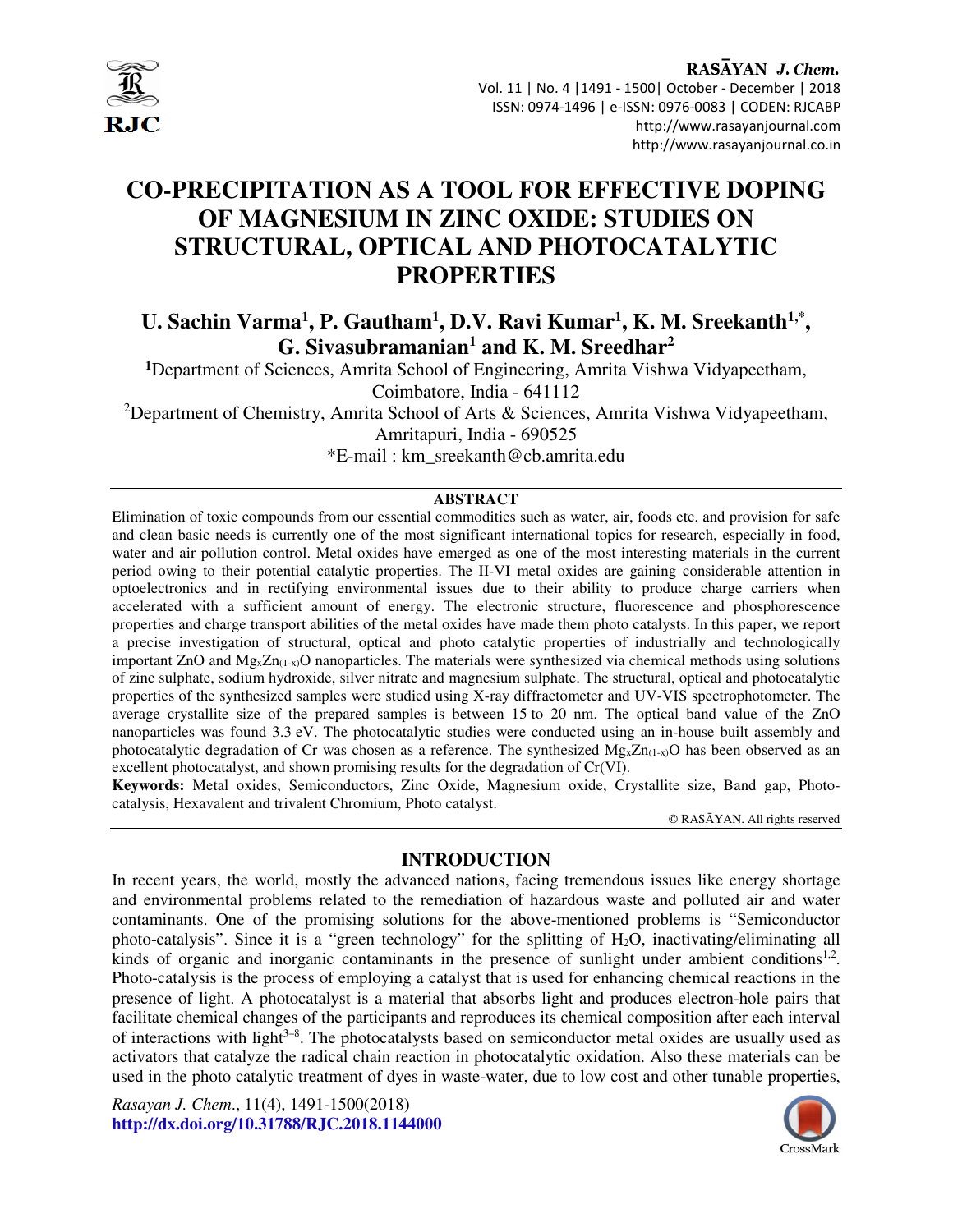Vol. 11 | No. 4 |1491 - 1500| October - December | 2018

without any significant loss in their photo catalytic activity<sup>9</sup>. Nanoparticles of metal oxide semiconductors have achieved various functionalities that are not experimentally found in bulk materials and have been studied extensively due to their unique structural, optical, electronic, magnetic, photo catalytic, antitumor, antimicrobial, wound healing and anti-inflammatory properties<sup>10-21</sup>. Over the last 10 years, there is an exponential growth in the scientific and engineering interest on semiconductor photo-catalysis $2<sup>1</sup>$ . Out of this practical interest, there is a comprehensive research effort in developing novel photocatalytic materials for better efficiency under solar illumination. Low-cost metal oxide semiconductor photocatalysts with higher photocatalytic efficiency offer enormous potential applications for the purification of four elements in "five great elements" such as earth, water, air and space along with the conversion of photon energy into chemical energy. As a wide band gap  $(E_e=3.37 \text{ eV}$  at 300 K) semiconductor with large exciton binding energy  $(60 \text{ MeV})^{23}$ , Zinc oxide  $(ZnO)$  is a promising and versatile material, that has been intensively studied in the field of blue-violet light emitting diodes (LEDs), ultraviolet detectors, solar cells, field-effect transistors (FETs), sensors, and photo-catalysis<sup>23</sup>. Band-gap engineering is important in tuning the optical, magnetic and electrical properties and to develop new structural designs<sup>23,24</sup>. In this context, Magnesium oxide (MgO) is one of the promising candidates for altering (increasing) the  $E_g$  of ZnO due to small lattice mismatch of MgO with ZnO. Being non-toxic and multi-functional, ZnO is an effective material in green technology<sup>19,22</sup>. Accordingly, from the viewpoint of semiconductor photochemistry, the role of photocatalyst is to accelerate specific redox reaction in the presence of irradiated semiconductors In general, the photochemical activities are based on the direct excitation of the target molecules by visible light or UV. Absorbing materials are used in photo catalytic reactions, which are energized by light and are able to transfer electrons from their excited states to the molecules to be converted. Electrons which is in the conduction band may photo catalytically reduce the organic pollutant<sup>25,26</sup>. A considerable amount of chromium  $(Cr)$  is widely used in several industries such as stainless steel, plating, leather tanning, mining, paint making and others $21,26$ . Chromium metal is an essential trace element for human health. However, the raw industrial wastes contain the hexavalent chromium, Cr(VI), which is highly toxic, carcinogenic, may cause pulmonary congestions, and liver damage<sup>21,26</sup>. Since it is highly toxic in nature,  $Cr(VI)$  has been considered as one of the most noxious wastes that are to be removed especially from drinking water. According to the World Health Organization (WHO), the limit of  $Cr(VI)$  in drinking water is 0.05ppm<sup>21</sup>. On the other hand, trivalent chromium, Cr(III), is eco-friendly. It is an important trace element for regulating the insulin function in the human body. Consequently, the reduction of  $Cr(VI)$  to  $Cr(III)$  is crucial in environmental issues<sup>21</sup>. There are different chemical methods for reducing Cr(VI). The photocatalytic reduction with semiconducting metal oxides is regarded as a smart green technology not only because of its low cost, high effectiveness and non-usage of any harmful reducing agents but also the reduction proceeds without the production of any secondary pollutants. A variety of semiconducting catalysts such as  $TiO<sub>2</sub>$ ,  $ZnO$ , ZnS, ZnIn<sub>2</sub>S<sub>4</sub>, andLa<sub>2</sub>T<sub>12</sub>O<sub>7</sub> have been used for the photoreduction of Cr (VI)<sup>21,27,28</sup>. Upon irradiation with light/UV, in these II-VI metal oxide semiconducting materials, electrons move from valence band (VB) to conduction band (CB) leaving holes in  $VB^{21}$ . Electrons in the conduction band photocatalytically reduce the organic/inorganic pollutant. In the industrial sector, the installation cost of such photocatalytic reactors is very high and the main problem associated with this reactor configuration is the issue of scaleup for commercial use purposes<sup>29</sup>. With a clear objective in achieving a cost-effective and easily assembled unit, a new photoreactor (built in-house) is developed with UV LED strip as the light source. Simultaneous monitoring of multiple analyses can be easily done with this system. In this present work, we synthesized  $Mg_x Zn_{(1-X)}$ O. The structural and optical properties of the obtained materials were characterized. Also, we are contented to report for the first time that we have developed a new low-cost photocatalytic reactor (built in-house) with UV LED light strip as a light source.

## **EXPERIMENTAL**

Analytical grade chemicals were used in this experiment without any further purification. Zinc sulphate(ZnSO<sub>4</sub>.7H<sub>2</sub>O),sodium hydroxide (NaOH), magnesium sulphate(MgSO<sub>4</sub>.7H<sub>2</sub>O), cetyl

**Materials**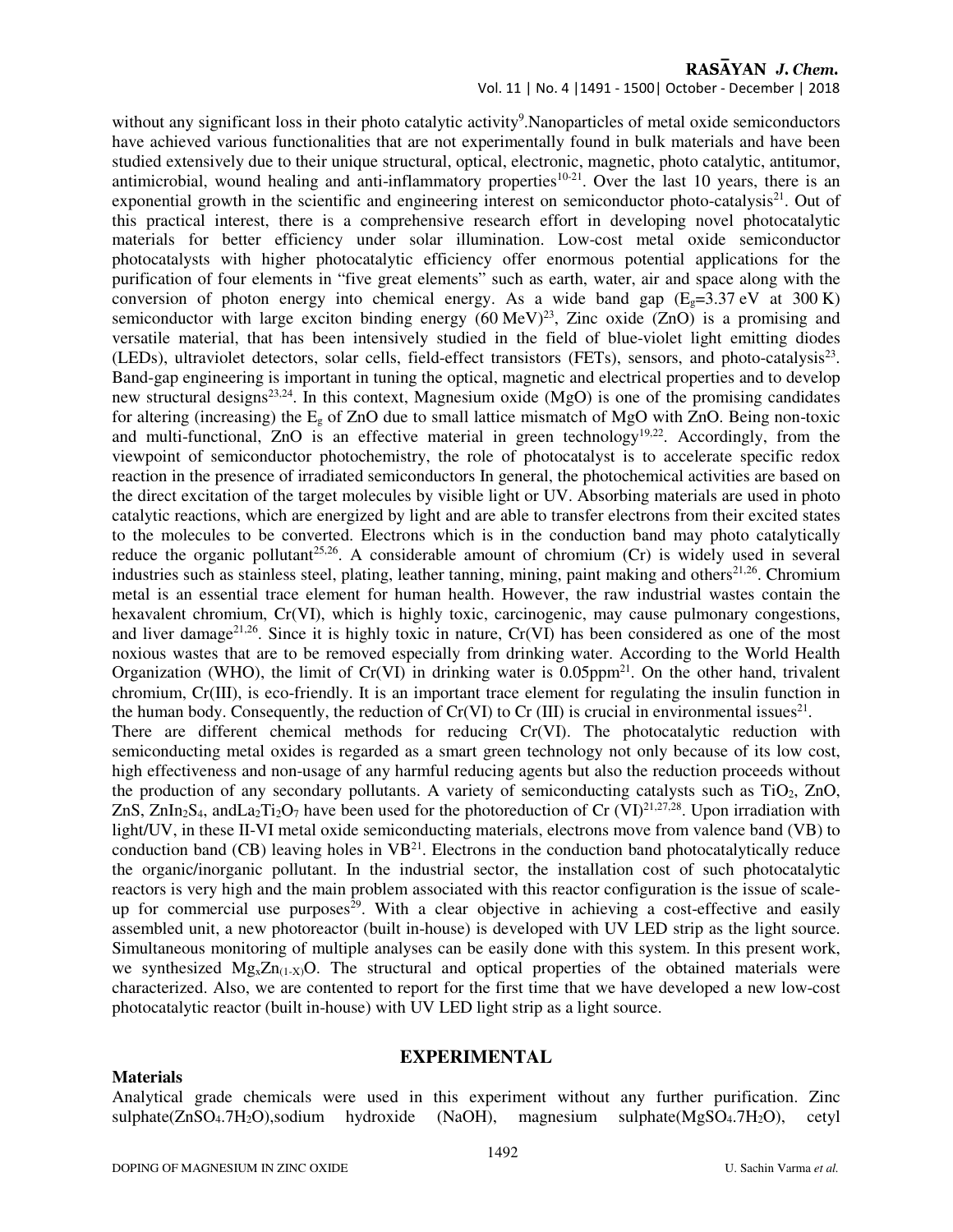trimethylammonium bromide (CTAB), deionized water, nitric acid (HNO3), ethanol (C<sub>2</sub>H<sub>5</sub>OH, >99%), isopropyl alcohol  $(C_3H_8O)$ and Whatman No. 40 filter paper were used in this experiment. All the chemicals are of purity  $\geq 98\%$  and were obtained from Sigma-Aldrich.

## **Synthesis of**  $Mg_x Zn_{(1-x)}O(x=0, 1, 5$  **and**  $10\%)$  **Nanoparticles**

The scheme that was followed for the synthesis of our compounds is mechanic assisted chemical coprecipitation technique<sup>30</sup> in which a surfactant was also used.

## **General Procedure**

For the synthesis of zinc oxide, the required aqueous solution of zinc sulphate was prepared. To this, a solution contains both NaOH and CTAB was added dropwise with constant stirring. After the addition, stirring was continued for 2 hours in order to ensure the completeness of the reaction. The turbid solution obtained was kept undisturbed for the settlement of the precipitate and the supernatant was discarded. The precipitate, zinc hydroxide  $(Zn(OH)_{2})$ , obtained was thoroughly cleaned washing with deionized water, ethanol and acetone to remove unwanted salt and impurities. The prepared  $\text{Zn}(\text{OH})_2$  was heated at 150°C for two hours in order to convert it into ZnO. It was then allowed to cool and ground in order to assist for size reduction $30$ . The chemical equations representing the preparation as follows:

$$
ZnSO_4.7H_2O + 2NaOH \rightarrow Zn(OH)_2 + Na_2SO_4 + 7H_2O
$$
  

$$
Zn(OH)_2 \rightarrow ZnO + H_2O
$$

To prepare the doped samples, i.e.Mg<sub>x</sub>Zn<sub>(1-x)</sub>O, different molar concentrations of MgSO<sub>4</sub>.7H<sub>2</sub>Owere added to the solution of ZnSO<sub>4</sub>.7H<sub>2</sub>O followed by a solution contains both NaOH and CTAB. The flow chart of the chemical reaction isgivenintheFig.-1.



Fig.-1: The Flow Chart of the Chemical Reaction

#### **Detection Method**

In order to investigate various properties of the prepared samples, they have to be characterized using various techniques which can give information on their structural and optical properties. In the present work, the structural analysis of the prepared samples was carried out by X-ray diffraction (XRD with Cu Kα,  $\lambda = 1.5405$  Å) and optical characterization was done through UV/V is spectroscopy. In our studies, we made use of Philip PW1700 XRD and JASCO UV-Vis NIR spectrometer (V-670).

## **Instrumentation–Photocatalytic Reactor**

A line diagram of the photoreactor assembly is shown in Fig.-2. The photoreactor was built in-house, with a clear objective in achieving a cost-effective and easily assembled unit, for simultaneous monitoring of multiple analyses. The housing of the unit was made of the galvanized sheet which was hammered down to a neat cabin of  $2\times1\times2$  feet dimension. The cabin was fit with a door of the same material to enable easy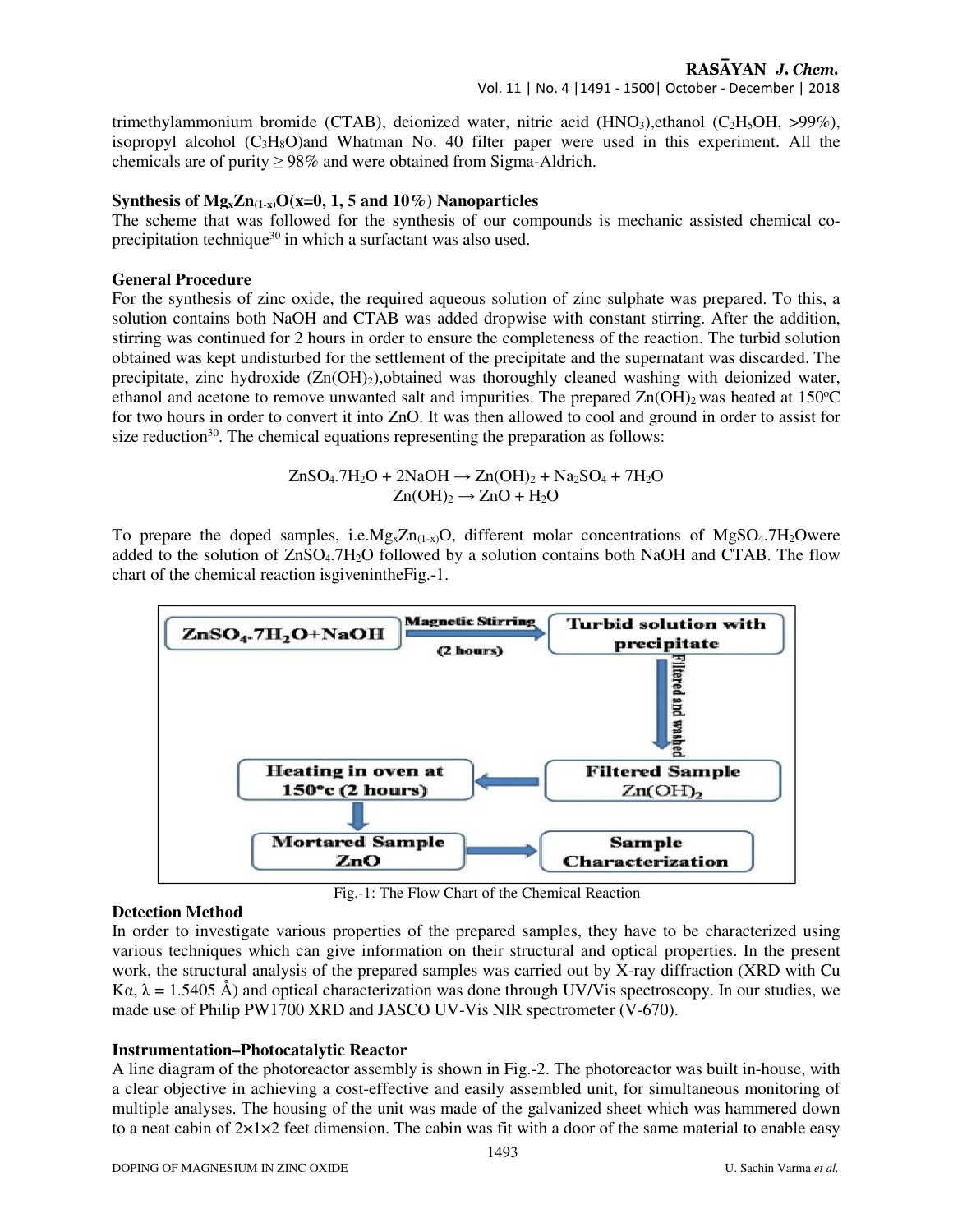Vol. 11 | No. 4 |1491 - 1500| October - December | 2018

handling of the sample. The inside of the cabin, including the door, was decorated with 2" thermal insulation with proper rubber beadings to win a compact setting and minimize any heat loss that may occur during operation. The inner side of the cabin was cemented with a UV LED strip (150V-265V AC input, power 0.2 W) in series of three tiers of equal dimensions. No strip was affixed on the roof of the cabin in order to avoid any discomfort. A magnetic stirrer was placed inside the cabin to agitate the contents of the 100 mL borosil® beaker, which was used as the reactor. The open beaker attracted maximum radiation and the thin walls facilitated in this action. The whole of the cabin was maintained at a static temperature of 296 K with the help of an insulated-ducted air-heat exchanger of 300 kcal/h capacity. This profusely helped to sufficiently cool the reactor and maintain uniform temperature distribution without any gradient formation.



Fig.-2: Line-Diagram of the Photo-Reactor Assembly

## **Analytical Discussion**

The photocatalytic experiments were studied under UV light using RGB 300 UV LED strip (150V-265V AC input).For every experiment, 100 mL of 50 ppm Cr(VI) solution containing 10mL of oxalic acid as hole scavenger was taken in a 500 mL beaker. The photocatalyst, 20 mg, was added to the solution and was shaken in an orbital shaker at 200 rpm. Initially, the solution was shaken in dark for 15 min to reach an adsorption-desorption equilibrium of Cr(VI) over the catalyst. This was followed by irradiation of UV light under aerobic condition. The aliquots were collected in a regular interval during photoreduction. Diphenylcarbazide (DPC) was used as the indicator to follow the photocatalytic reaction. The residual Cr(VI) concentration was determined using UV-Vis spectrophotometer at 540 nm after complexation with DPC. This is repeated for Mg-doped samples.

## **RESULTS AND DISCUSSION**

The structure of the samples was characterized by XRD. The XRD patterns of  $Mg_xZn_{(1-x)}O$  samples are shown in the Fig.-3. The peaks at  $31.5^{\circ}$ ,  $34.28^{\circ}$ ,  $36.16^{\circ}$ ,  $47.45^{\circ}$ ,  $56.45^{\circ}$ ,  $62.8^{\circ}$  and  $67.8^{\circ}$  indicate that the samples are highly crystalline. Comparing with JCPDS data 36-1451, lattice planes are identified as (100), (002), (101), (102), (110), (103) and (112), respectively, indicating hexagonal wurtzite structure of ZnO. The broadening of the peaks gives an idea about the small particle size of the synthesized ZnO.

From the XRD data, it is clear that there is a shift of diffraction peaks towards higher angles with the increase in dopant concentration. This indicates that  $Zn^{2+}$  is substituted by Mg<sup>2+</sup> in the host lattice. The 'a' and 'c'-axis lattice constants for (100) and (002) peaks were calculated<sup>31</sup> using the relations, a =  $\lambda$  and  $\lambda$  and  $\lambda$  and  $\lambda$  is the set of  $\lambda$  is the set of  $\lambda$  and  $\lambda$  is the set of  $\lambda$  and  $\lambda$  and  $\lambda$  is the set of  $\lambda$  and  $\lambda$  is the set of  $\lambda$  and  $\lambda$  is the set of  $\lambda$  and  $\lambda$  is the set of  $\lambda$  an  $\frac{\lambda}{\sqrt{3}\sin\theta}$  and  $c = \frac{\lambda}{\sin\theta}$  $\frac{\lambda}{\sin \theta}$ . The calculated lattice parameters are given in the Table-1. The lattice constants 'a' and  $\sim$  c' of Mg<sub>x</sub>Zn<sub>(1-x)</sub>O are similar to pure ZnO at room temperature [JCPDS card no. 36–1451]. The lattice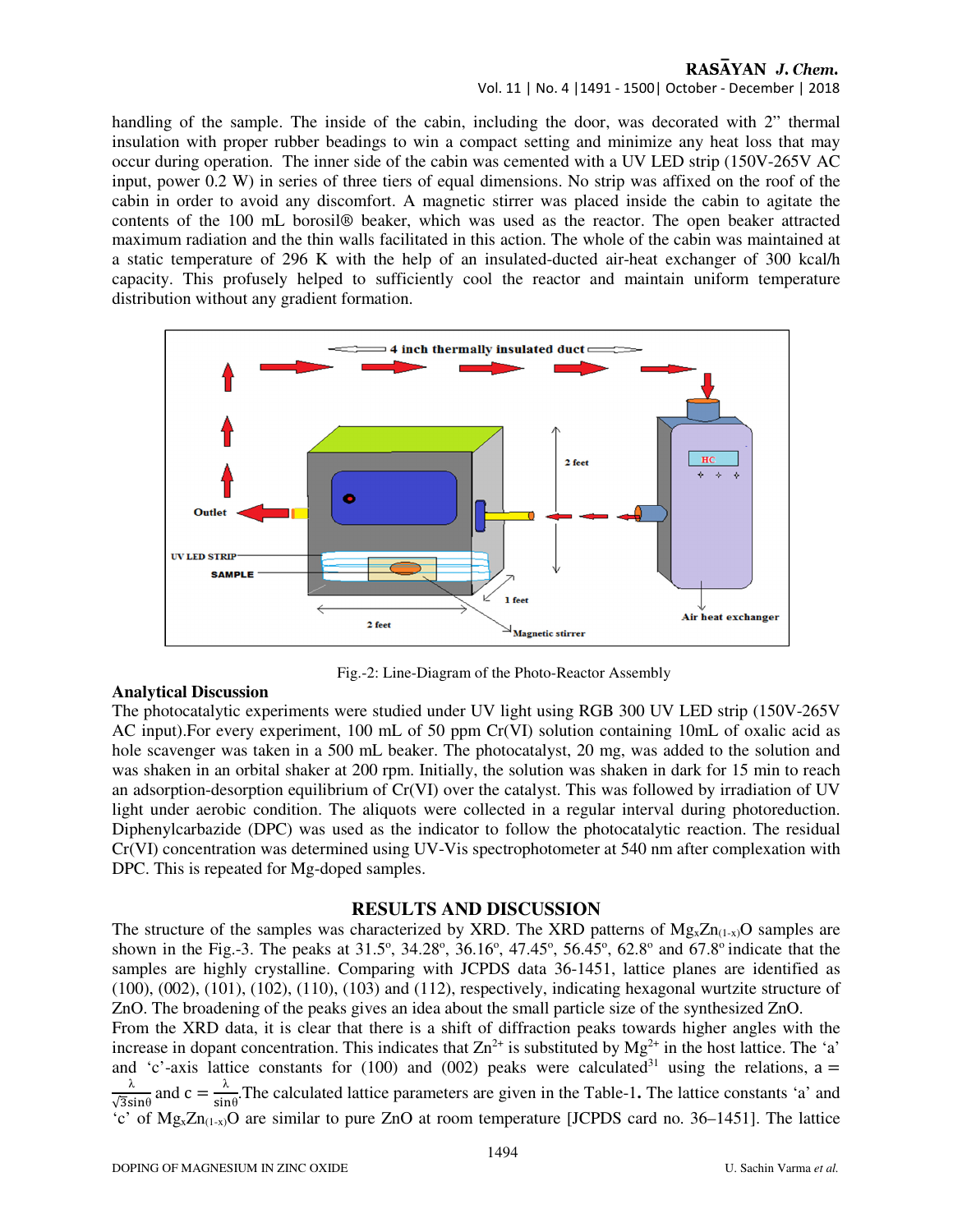Vol. 11 | No. 4 |1491 - 1500| October - December | 2018

constant 'a' and 'c' are reduced monotonically, i.e., 'a' is reduced from 3.2729 to 3.2445 Å and 'c' is reduced from 5.3446 to 5.1977 Å. It is owing to the fact that the  $Mg^{2+}$  replaced  $Zn^{2+}$ from ZnO and lodged itself in the interstitial position. Also, the decrease of lattice parameters is ascribed to comparatively lower ionic radii of  $Mg^{2+}$  compared to  $Zn^{2+}$  ions <sup>32</sup>.



Fig.-3: XRD Pattern of  $Mg_x Zn_{(1-x)}$ O Nanoparticles for Different Doping Concentrations

| Sample                | Lattice parameter (a)A | Lattice parameter (c)A | Volume $(A^3)$ |
|-----------------------|------------------------|------------------------|----------------|
| ZnO                   | 3.2729                 | 5.3446                 | 49.5788        |
| $Mg_{0.01}Zn_{0.99}O$ | 3.2718                 | 5.3412                 | 49.5145        |
| $Mg_{0.05}Zn_{0.95}O$ | 3.2684                 | 5.3373                 | 49.3746        |
| $Mg_{0.10}Zn_{0.90}O$ | 3.2445                 | 5.1977                 | 47.3840        |

Table-1:The Calculated Lattice Parameters for  $Mg_xZn_{(1-x)}O$ 

The average crystallite size (D) was calculated using the Scherer's formula<sup>24</sup> given as  $D = \frac{0.89\lambda}{\beta cos\theta}$ , where λ=1.514×10-10m and *β* is full width at half maximum (FWHM).The calculated crystallite sizes of the samples are tabulated in Table-2.

| Sample                | Peak(deg) | $FWHM(\beta)$ | Tuble 2. Calculated Crystamile Size for the Frebured Bulliples<br>Crystalline $Size(D)$ nm | Plane |
|-----------------------|-----------|---------------|--------------------------------------------------------------------------------------------|-------|
|                       |           |               |                                                                                            |       |
| ZnO                   | 36.0334   | 0.5457        | 13.8465                                                                                    | 101   |
| $Mg_{0.01}Zn_{0.99}O$ | 36.0323   | 0.4518        | 16.7243                                                                                    | 101   |
| $Mg_{0.05}Zn_{0.95}O$ | 36.5740   | 0.5160        | 14.4968                                                                                    | 101   |
| $Mg_{0.10}Zn_{0.90}O$ | 36.6398   | 0.5100        | 14.9221                                                                                    | 101   |

Table-2: Calculated Crystalline Size for the Prepared Samples

As Mg is doped, it is seen immediately that the size of the particles increases. The crystallite size as a function of dopant concentration is shown in the Fig.-4.It can also be seen that the crystallite size decreases up to 5% Mg-doped ZnO and then remains almost constant with the increase in Mg concentration. The gradual increase of Mg doping progressively reduces the concentration of zinc in the system. The reason for the decrease in size can be explained in two ways. Firstly, the decrease in crystal size can be attributed to the formation of Mg-substituted ZnO (Mg-O-Zn) solid solution which inhibits the growth of crystal grains<sup>33</sup>. Secondly, the decrease in crystallite size as a function of Mg content can be explained by the Zener pinning effect<sup>34</sup>. There are a variety of inherent defects present in ZnO with different ionization energies such as oxygen vacancy (V<sub>o</sub>), zinc vacancy (V<sub>zn</sub>), oxygen interstitials (O<sub>i</sub>) and zinc interstitials  $(Zn_i)^{23}$ . Due to these crystal defects and imperfections, the expansion of grain boundaries gets restricted in a crystal which is called Zener pinning effect<sup>34</sup>. In the present study, after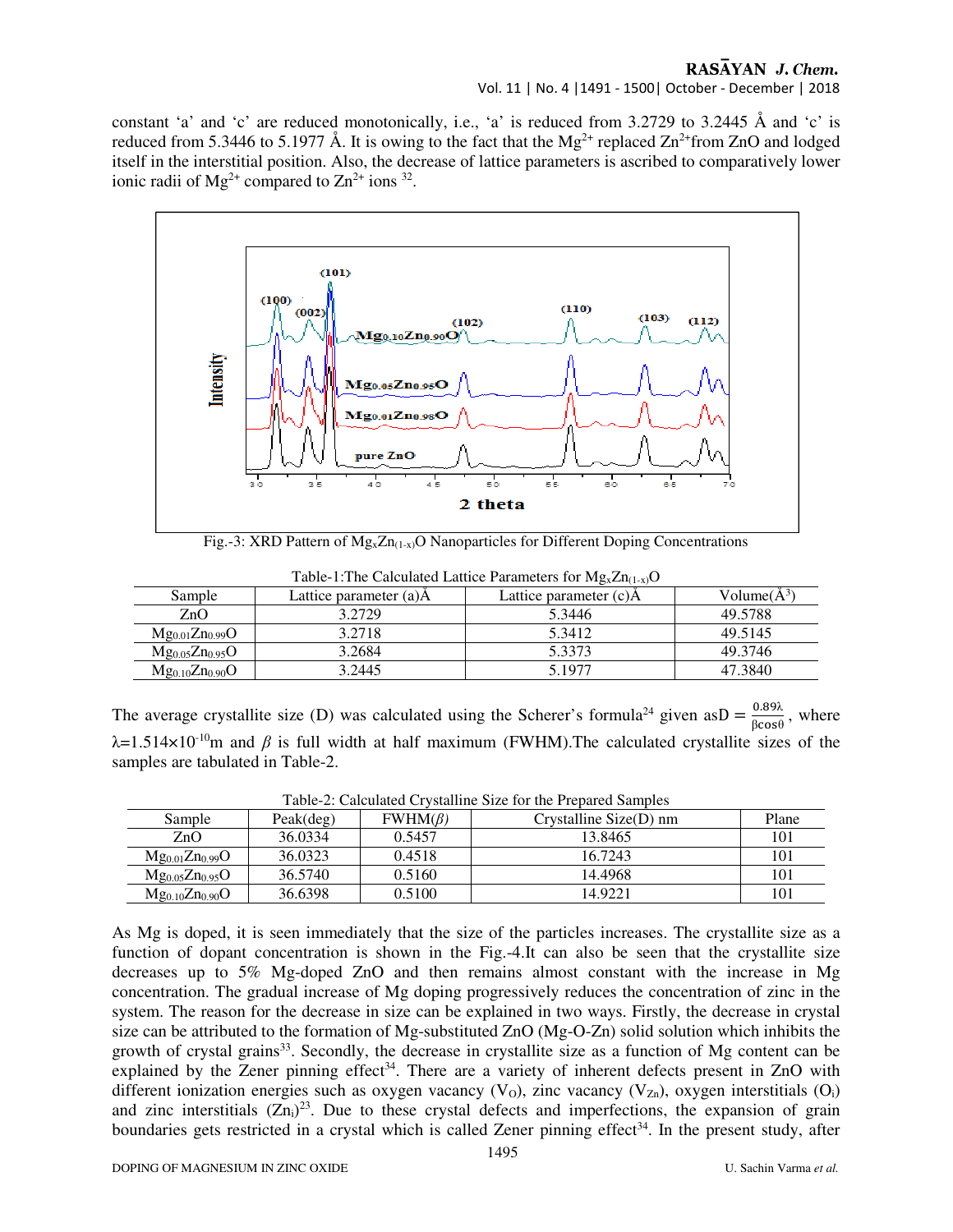doping, the number of  $V<sub>0</sub>$  present in the ZnO lattice may be increased. These oxygen vacancies may restrict the growth of the crystallites owing to the Zener pinning effect.



Fig.-4:Comparison of the Variation of Crystallite Size with Concentration of Mg

## **UV-Vis Characterization**

The room temperature optical measurements were performed using a UV-visible-near infrared spectrophotometer. The absorbance spectra of  $Mg_xZn_{(1-x)}O$  nanoparticles are shown in the Fig.-5 and is observed that the absorbance wavelength decreases(blue shift) with an increase in doping concentration. This indicates the widening of  $E_g$ , which agrees with the reported experimental results<sup>32,33,35</sup>. The room temperature Eg for ZnO can be tuned to fit the desired applications by doping with suitable divalent elements without affecting the charge carrier concentrations in ZnO. In particular, Mg doping increases the  $E<sub>g</sub>$  further into the UV range and it results in a blue shift in the absorption spectra.



Fig.-5: The Absorbance Spectra of ZnO and Mg doped ZnO Samples

The Tauc plot for  $Mg_x Zn_{(1-X)}$ O samples in comparison with ZnO is given in the Fig.-6. The E<sub>g</sub> obtained from the plot is tabulated in the Table-3.

The shifting of absorbance spectra to the shorter wavelength depends upon a number of reasons. Blue shift commonly occurs when the particle size is decreased. When the Bohr's radius is higher than the particle size, this shift can be described by the effect of quantum confinement<sup>33</sup>. However, the crystallite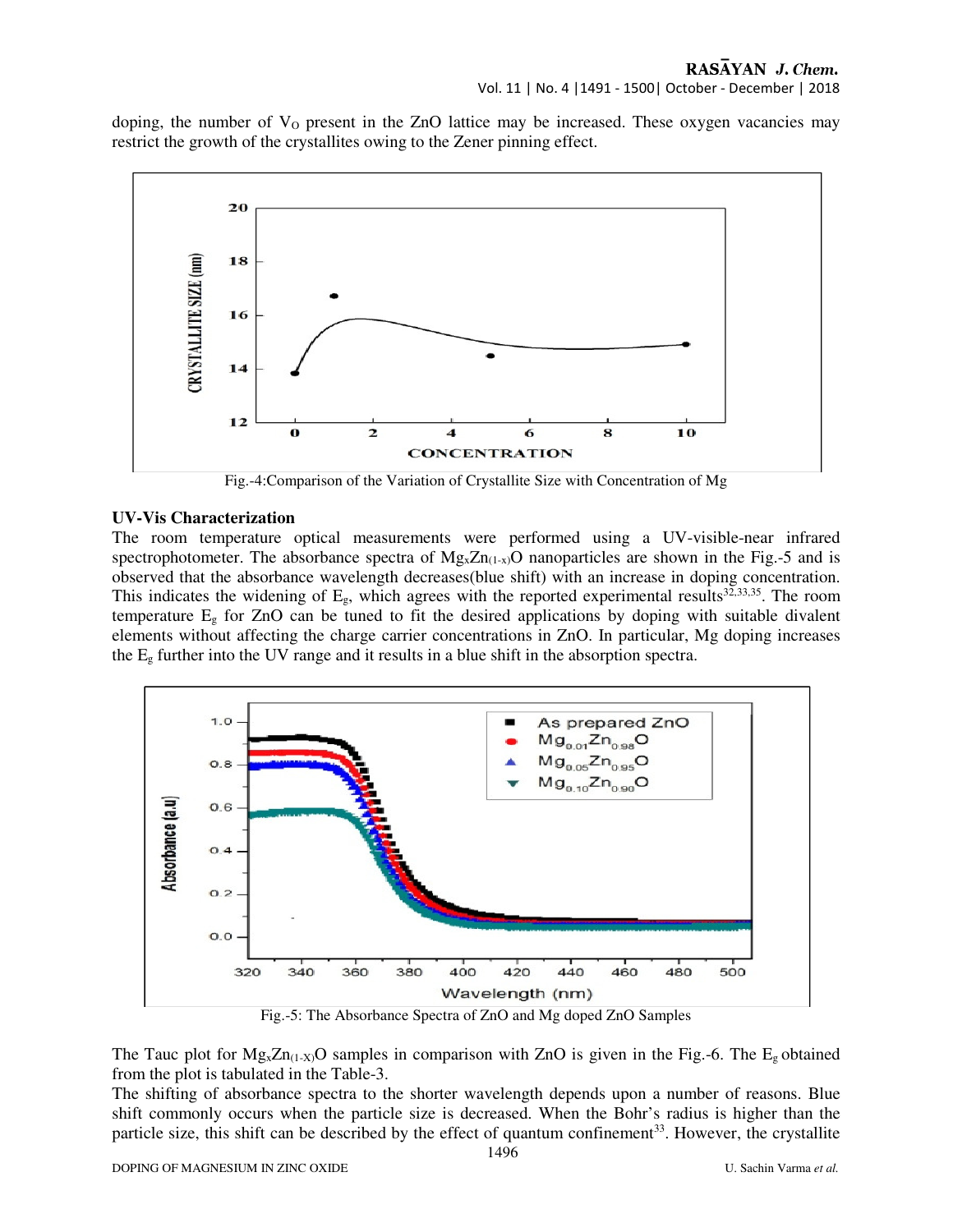## Vol. 11 | No. 4 |1491 - 1500| October - December | 2018

size of all  $Mg_xZn_{(1-x)}$ O nanoparticles prepared in this studies is further than the Bohr's radius, thus the change in  $E_g$  values might be influenced by other parameters. Here, the increase in a blue shift or the band gap can be explained on the basis of Burstein-Moss effect<sup>32</sup>. ZnO is an n-type semiconductor and the Fermi level lies inside the conduction band (CB). Doping of Mg donates a large number of electrons due to the lesser electron affinity of MgO in contrast to ZnO. Consequently, the Fermi level for  $Mg_x Zn_{(1-X)}O$ samples is located at a higher position. Hence, the blue shift or increase in  $E<sub>g</sub>$  is due to the radiative recombination of these electrons.



Fig.-6: Optical Absorption Spectra (Tauc plot) of ZnO and Mg-doped ZnO samples

## **Photocatalytic Study**

Upon irradiation, the electrons jump from VB to CB, leaving holes in VB. The reduction potential for  $Cr(VI)/Cr(III)$  with respect to a normal hydrogen electrode (NHE) is 1.33 V. If the chosen catalytic material's CB edge is above 1.33 V, the electron, which is in the CB may photocatalytically reduce  $Cr(VI)$  to  $Cr(III)^{21}$ . Photocatalytic degradation of Cr was chosen as a reference and the characteristic absorption of the Cr seen at the UV-Visible range was selected for monitoring the photocatalytic reduction process of ZnO nanoparticles. Fig.-7 and 8 represent the typical curves for the normalized concentrations of the Cr solution as a function of UV irradiation time over the as-prepared ZnO and  $Mg_{0.01}Z_{0.99}O$ nanoparticles. In comparison with slow degradation process of the Cr under the UV irradiation with undoped ZnO nanoparticles, adding of Mg-doped ZnO nanoparticles markedly accelerated the reduction of Cr with increasing Mg concentration.



Fig.-7: Optical Absorbance Spectra of Photocatalytic Degradation of Cr(VI) Solution as a Function of UV irradiation on ZnO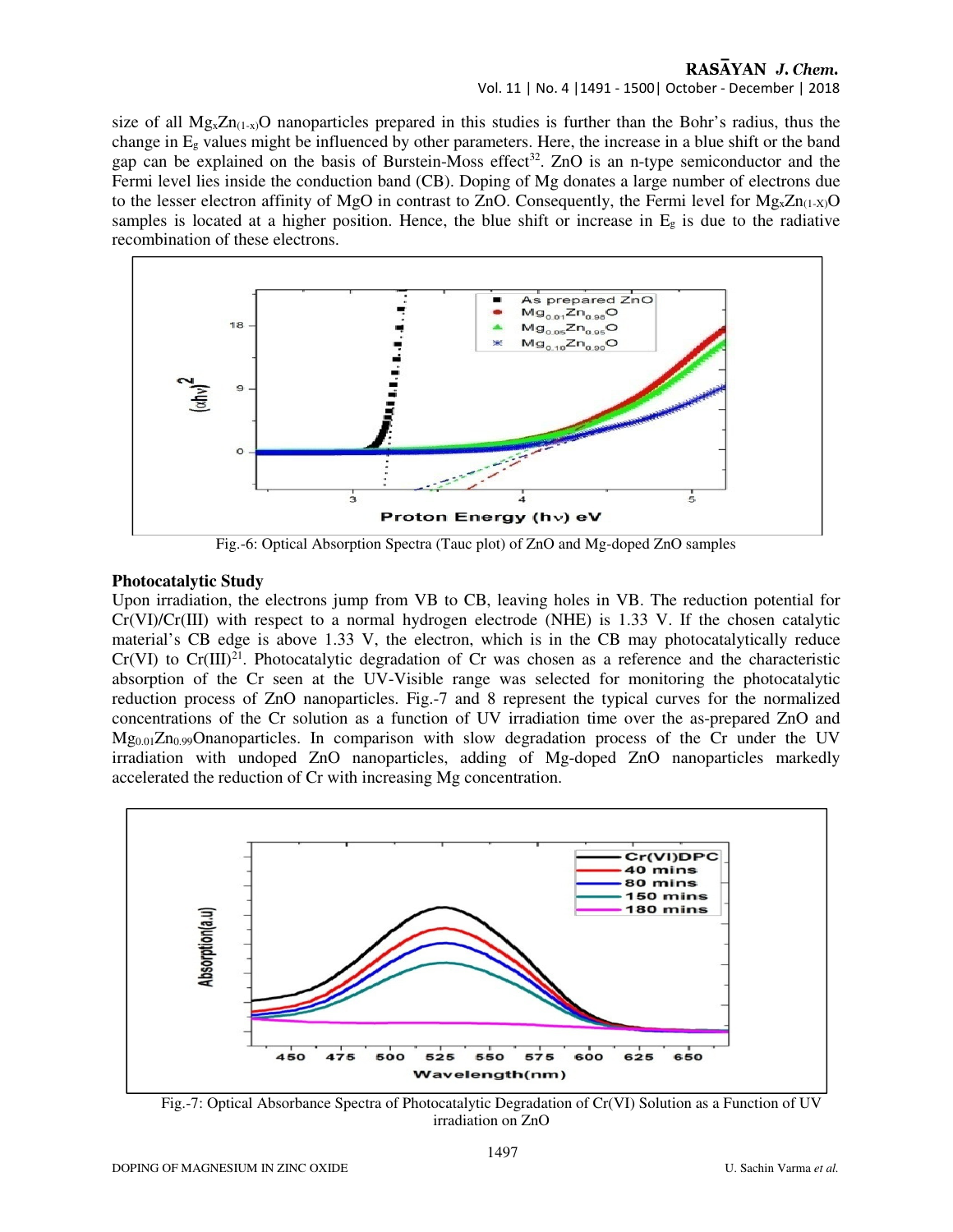| $\frac{1}{2}$ able-5. The $E_{\theta}$ determined from the T auc 1 for |                  |  |
|------------------------------------------------------------------------|------------------|--|
| Sample                                                                 | Energy $Gap(eV)$ |  |
| ZnO                                                                    | 3.28             |  |
| $Mg_{0.01}Zn_{0.99}O$                                                  | 3.38             |  |
| $Mg_{0.05}Zn_{0.95}O$                                                  | 3.44             |  |
| $Mg_{0.10}Zn_{0.90}O$                                                  | 3.69             |  |

Vol. 11 | No. 4 |1491 - 1500| October - December | 2018



Table-3: The Eg determined from the Tauc Plot

Fig.8-: Optical absorbance spectra of photocatalytic degradation of Cr(VI) solution as a function of UV irradiation on  $Mg_{0.01}Zn_{0.99}O$ 

#### **Effect of Doping on Photo-Catalysis**

From Fig.-9 showing the photocatalytic degradation of Cr(VI) solution as a function of UV irradiation for a constant time (120 min) on  $Mg_xZn_{(1-x)}O$  nanoparticles, it is observed that the photocatalytic activity is increasing as the doping concentration increases.



Fig.-9:Room temperature optical absorbance spectra of photocatalytic degradation ofCr(VI) solution as a function of UV irradiation for a constant time (120 min) on  $Mg_xZn_{(1-x)}$ O nanoparticles

This acceleration in photocatalytic activity (as doping concentration increases) could be due to the presence of vacancies and trace metal ions doped in the ZnO matrix which can effectively trap the photogenerated hole-electron pairs with the help of hole scavengers like oxalic acid<sup>21</sup>. The superficial potential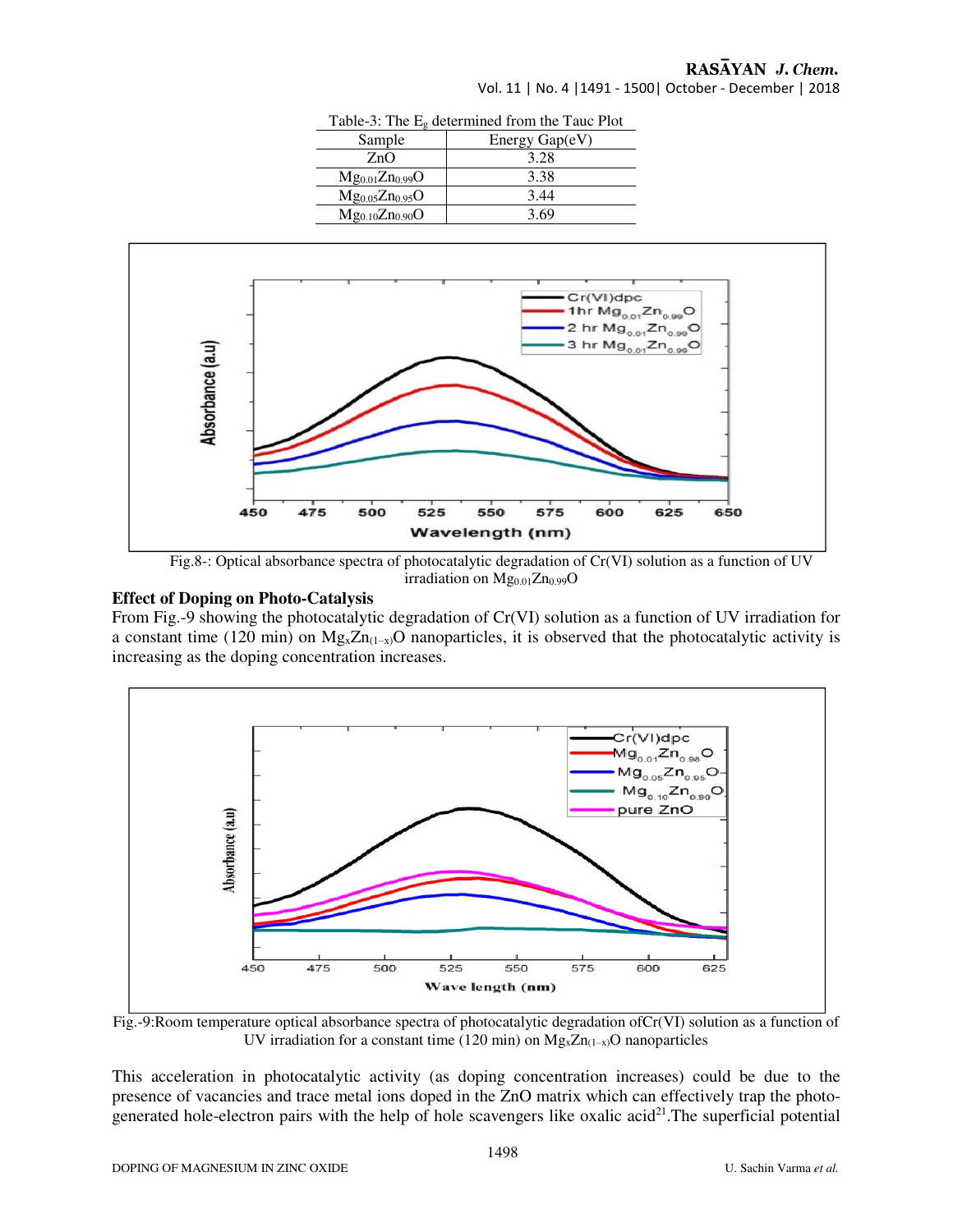## Vol. 11 | No. 4 |1491 - 1500| October - December | 2018

trap of photo-generated electron-hole pairs lengthen the lifetime of electrons and holes and increases photocatalytic activity<sup>21,27,28</sup>. Therefore, ZnO and  $Mg_xZn_{(1-x)}O$  have been observed as excellent photocatalysts. The development of such photocatalysts is considered as a promising material in the largescale utilization of heterogeneous photo-catalysis via visible or UV to deal with contaminated water and other environmental pollutions.

## **CONCLUSION**

In this present work, we synthesized undoped and Mg-doped ZnO nanoparticles by the co-precipitation method. From XRD analysis, it is seen that  $Mg^{2+}$  ions exactly replaced the  $Zn^{2+}$ ions without affecting the crystal structure. We noticed that Egof the ZnO nanoparticle varies with Mg doping. These synthesized  $Mg_xZn_{(1-x)}$ O samples have been observed as excellent photocatalysts. The  $Mg_xZn_{(1-x)}$ O photocatalyst showed promising results for the degradation of Cr(VI) for detoxification and environmental remediation.

## **ACKNOWLEDGMENT**

I acknowledge the financial, academic and technical support of Amrita Vishwa Vidyapeetham through AMRITA/IFRP-26/2015/16/08. I am cordially thankful to all members of the Department of Sciences, Amrita School of Engineering, Amrita Vishwa Vidyapeetham, Coimbatore, India.

## **REFERENCES**

- 1. Andrew Mills and Stephen Le Hunte, *Journal of Photochemistry and Photobiology A: Chemistry*, **108**, 1(1997), **DOI:**10.1016/S1010-6030(97)00118-4.
- 2. Monu Bhardwaj and Neelam, *Journal of Basic and Applied Engineering Research*, **2**(**22)**,1957(2015)
- 3. T. A. Arun, Chacko, D. K., Madhavan, A. A., Deepak, T. G., Anjusree, G. S., Sara, T., Ramakrishna, S., Nair, S. V. and A. Nair, S., *RSC Advances*, **4**, 1421(2014), **DOI:**10.1039/C3RA45021J .
- 4. P. Amornpitoksuk, S. Suwanboon, S. Sangkanu, A. Sukhoom, N. Muensitand J. Baltrusaitis, Powder Technol.,**219**, 158(2012), **DOI:** 10.1016/j.powtec.2011.12.032.
- 5. Sumetha Suwanboon, Pongsaton Amornpitoksuk, Apinya Sukolrat and Nantakan Muensit, *Ceramics International*, **39**, 2811(2013), **DOI:** 10.1016/j.ceramint.2012.09.050.
- 6. K. Ravichandran, P. Sathish, S. Snega, K. Karthika, P. V. Rajkumar, K. Subha and B. Sakthivel, *Powder Technology,* **27**4, 250(2015), **DOI:** 10.1016/j.powtec.2014.12.053.
- 7. K. Ravichandran, S. Snega, N. Jabena Begum, L. Rene Christena, S. Dheivamalar and K. Swaminathan, *Philosophical Magazine*, **94**, 22, 2541(2014), **DOI:** 10.1080/14786435.2014.921349.
- 8. Adil and Al-Mayouf, *Journal of Saudi Chemical Society*, (2015), **DOI:** 10.1016/j.jscs.2015.04.003.
- 9. Zhibin Wu, Xingzhong Yuan, Jin Zhang, Hou Wang andLongbo Jiang, Guangming Zeng, *Chem. Cat. Chem.*, **9**, 1(2016), **DOI:** 10.1002/cctc.201600808.
- 10. Sreekanth K. Mahadeva, Quan, Z. Y., Fan, J. C., Albargi, H. B., Gehring, G. A., Riazanova, A., Belova, L., and Rao, K. V., In Symposium F-Oxide Semiconductors and Thin Films, **1494**, 115(2013), **DOI:** 10.1557/opl.2013.260.
- 11. Uma Maheswari, A., Saravana Kumar, S. and Sivakumar, M., J. Nanosci. Nanotechnol., **13(6)**, 4409 (2013), **DOI:**10.1166/jnn.2013.7150.
- 12. Sreekanth K. Mahadeva, Fan, J., Biswas, A., Rao, G. M., Sreelatha, K. S., Belova, L., and K Rao, V., Materials Express, **3**, 328(2013), **DOI:** 10.1166/mex.2013.1131.
- 13. Uma Maheswari A., Mohan S. R., Saravana Kumar S. and Sivakumar M., *Ceram. Int.*, **40**, 5 6561(2014), **DOI:** 10.1016/j.ceramint.2013.11.109.
- 14. Sreekanth K. Mahadeva, Fan, J., Biswas, A., Sreelatha, K. S., Belova, L., and Rao, K. V., *Nanomaterials*, **3**, 486(2013), **DOI:** 10.3390/nano3030486.
- 15. P. T. Sudheesh Kumar, Lakshmanan, V. K., Anilkumar, T. V., Ramya, C, Reshmi, P., Unnikrishnan, A. G, Nair, S. V, and Jayakumar, R., *ACS Applied Materials and Interfaces*, **4**, 2618(2012), **DOI:**  10.1021/am300292v.
- 16. B. H. N. Reddy, T. M. Mohan Kumar, and Lakshmi, V. V., *Journal of Bionanoscience*, **11**, 59(2017), **DOI:** 10.1166/jbns.2017.1412.
- 17. Rex Jeya Rajkumar S, MSA Muthukumar Nadar and Paulraj Mosae Selvakumar, *Glob. J. Nanomed.*, **3**, 1(2017), **DOI:**10.19080/GJN.2017.03.555605.